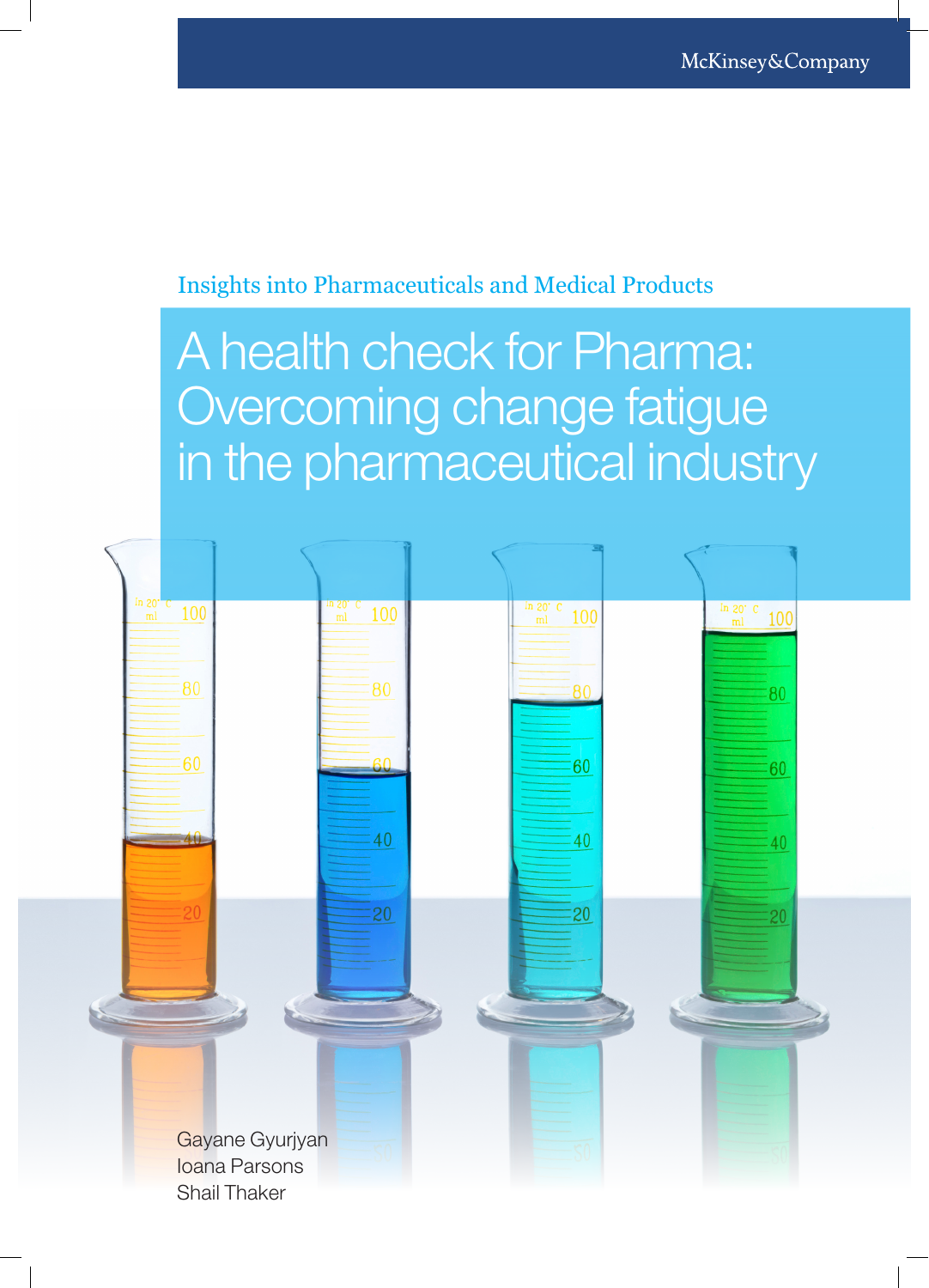No part of this publication may be copied or redistributed in any form without the prior written consent of McKinsey & Company.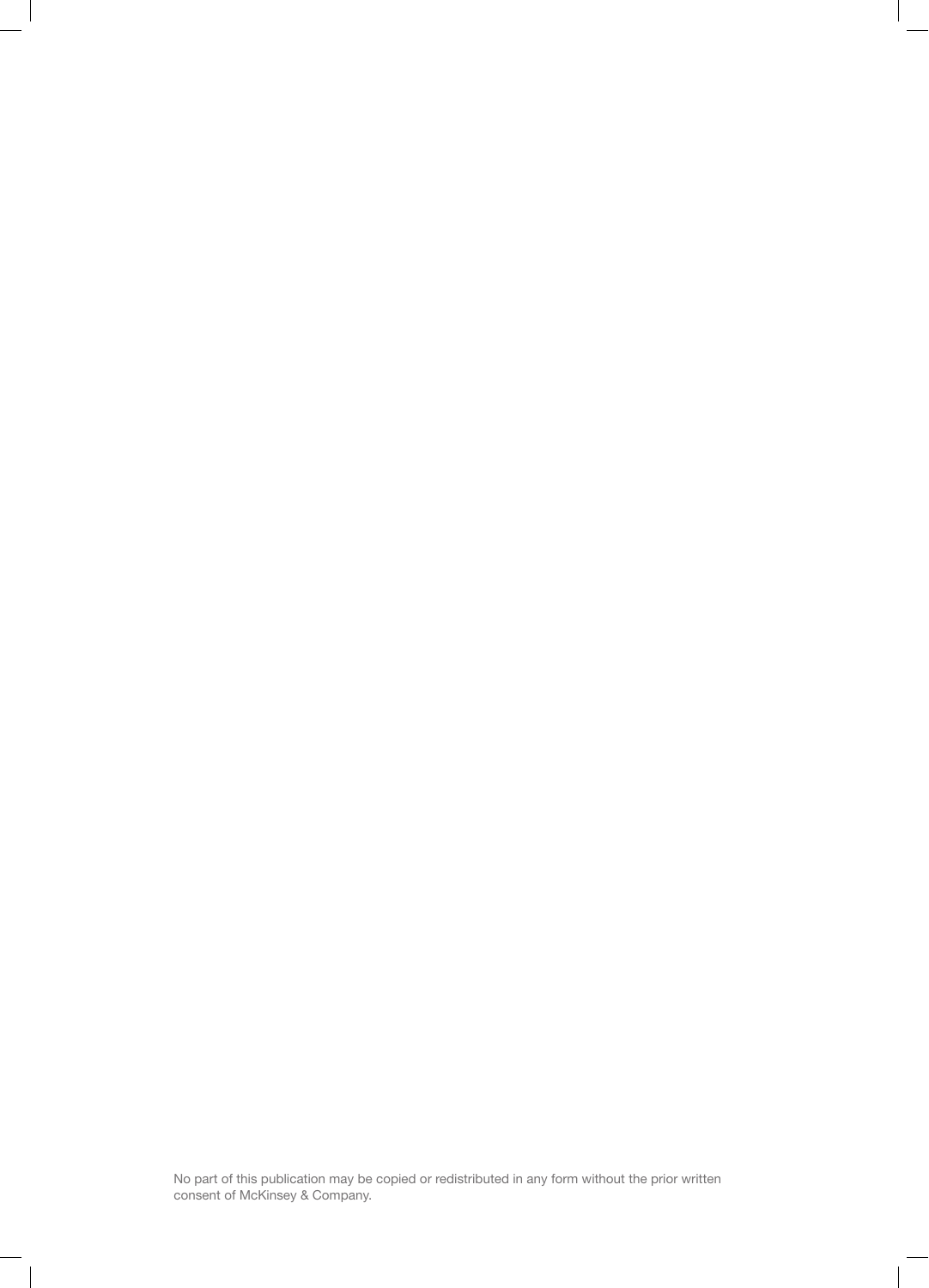## A health check for Pharma: Overcoming change fatigue in the pharmaceutical industry

After almost a decade of cost cutting, restructuring, transformations, and turnarounds, the pharmaceutical industry is understandably showing signs of change fatigue. Our analysis of changes in the organizational health of our sample of pharma companies indicates that many feel they are suffering a loss of external focus, a lack of clear direction and an overemphasis on near-term delivery. There are vast differences between companies: some are managing to thrive despite the adverse environment, but many are struggling. Those that are delivering better financial performance are maintaining a stronger focus on innovation and the customer. Understanding what steps they have taken to do this could offer lessons for companies that are mid-way through their multi-year journeys and are now seeing change fatigue creep in.

#### The case for change

Change has been at the forefront of pharmaceutical executives' minds for a long time, and the pressures have been rising steadily. Since 2007, even before the economic crisis began, companies have been announcing cost-reduction measures, largely driven by the patent cliff. And following the financial crisis, they have seen a massive acceleration of the challenges in the external environment . Some have implemented extensive layoffs and site closures. Many are undertaking transformations to reinvent their commercial model, restructure their R&D, streamline their manufacturing footprint, or all three. Among those doing so, more than half say their main goal is to reduce costs or improve productivity.

Yet despite these efforts, the industry in aggregate has seen little improvement. For instance, over the past 20 years SG&A and R&D expenses have grown 40 to 60 per cent faster than revenues (Exhibit 1). Progress has been made in the relative reduction of cost of goods sold, which have grown more slowly than revenues. However, most companies recognize that there is still a considerable way to go against the backdrop of expected flat top-line growth for the industry.<sup>2</sup>



#### Exhibit 1: Cost cutting has had limited success

1 An analysis of a sample of companies shows the impact of market access initiatives on sales went from 1-2% per year in 2009 to more than 6% in 2013 (depending on the portfolio).

2 Our analysis of data from Evaluate and the annual reports of the top 15 pharma companies by revenue in 2012 suggests that revenues will grow by just 0.7 per cent CAGR between 2012-2017, a sharp drop from the 3.7 per cent growth seen in 2007–2012.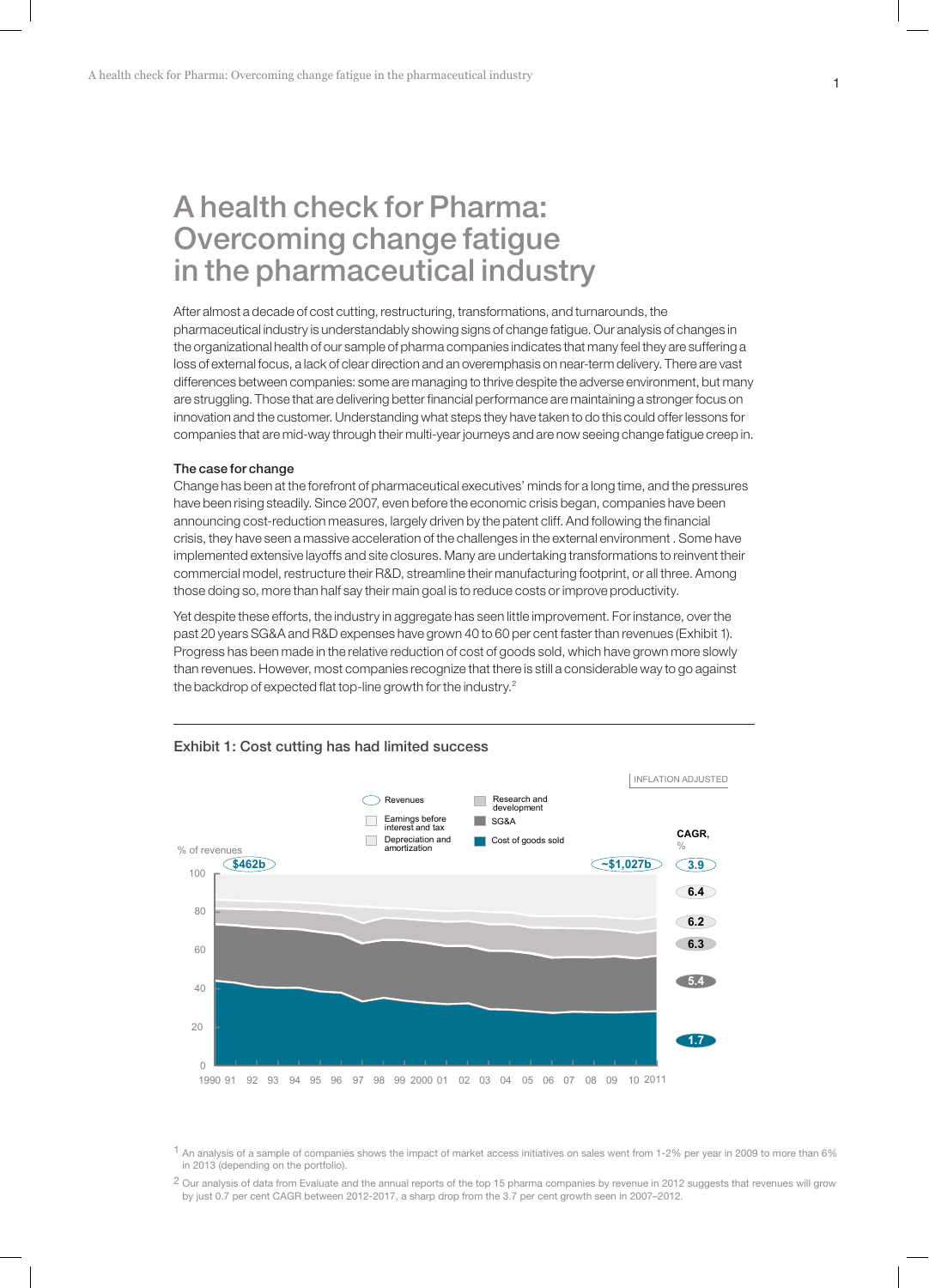## Why performance is not enough

To achieve and sustain strong performance over time, leaders must manage their company's health as well as its performance. The difficulty they face is that organizational health factors such as culture and motivation can be harder to measure and address, leading some executives to dismiss

To tackle this problem, McKinsey & Company developed the Organizational Health Index (OHI), which provides a precise vocabulary and reliable measures to make health as tangible and manageable as finance or operations. We define health as an organization's ability to align, execute, and renew itself more quickly than competitors can, enabling it to sustain exceptional performance over time.

The OHI is based on a survey tool that measures an organization's health in terms of 37 management practices that contribute to nine outcomes\* (Exhibit A). Our database covers almost 1.5 million data points from more than 800 organizations in 22 industries, including pharmaceuticals.

An analysis of the OHI data across industries reveals that there is a strong positive correlation between organizational health and business performance. For example, companies in the top quartile for organizational health are likely to have total returns to shareholders that are three times those of peers in the lowest quartile.†



### Exhibit A: Measuring organizational health

Are people at all levels aligned around the organization's vision, strategy, culture, and values?

How does the organization execute its strategy? Can it perform essential tasks with its current capabilities and motivation levels?

How does the organization understand, interact with, respond to, and adapt to its situation and environment?

\* The nine outcomes in the OHI are direction, leadership, culture and climate, accountability, coordination and control, capabilities, motivation, innovation, and external orientation. Each is made up of three to five management practices, or sets of behaviour exhibited by an organization. For instance, the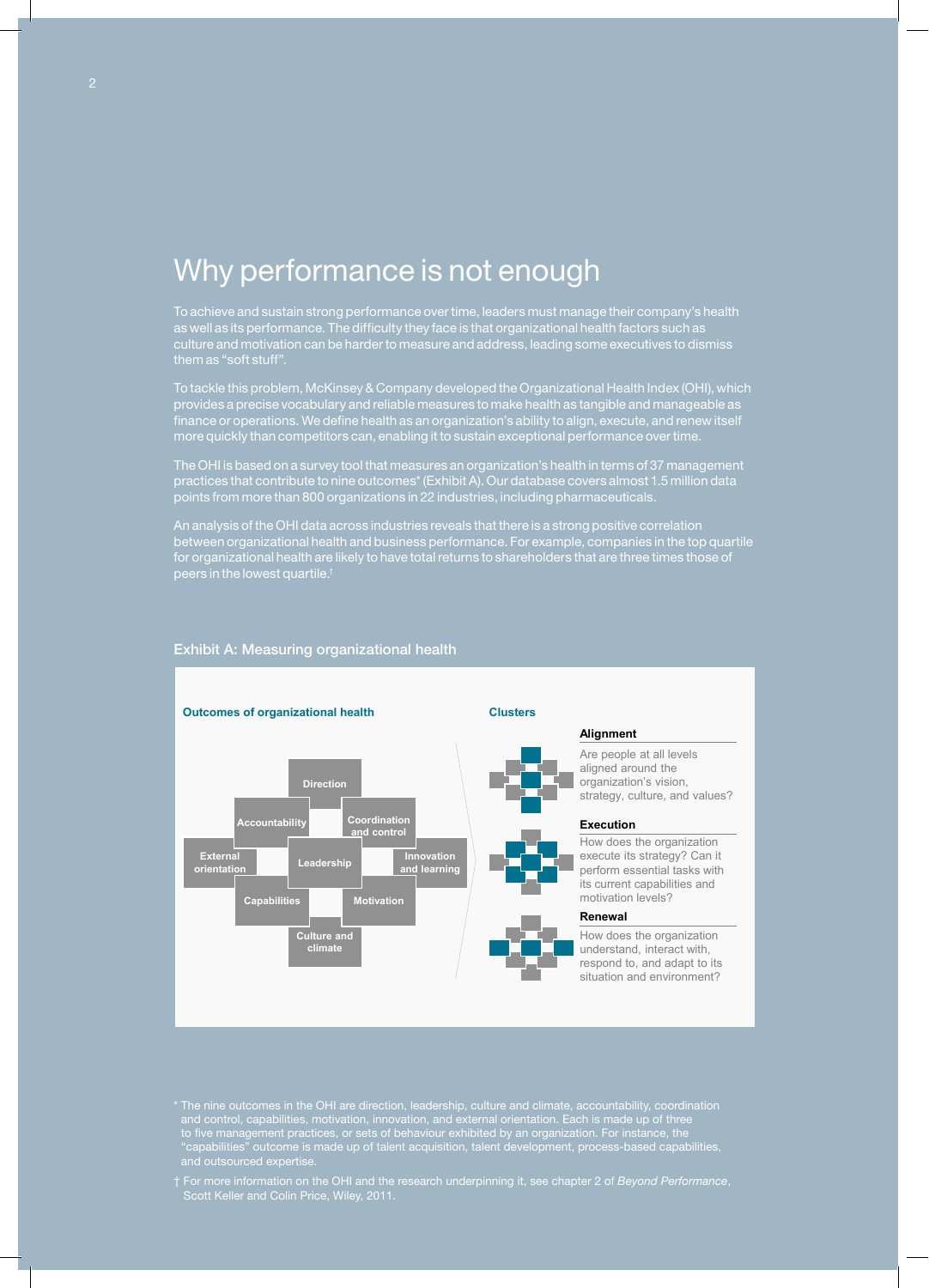Budgetary pressures aside, pharma companies are adjusting to a multitude of other challenges: an increasingly complex stakeholder environment, greater difficulties in securing market access, closer scrutiny and more stringent regulatory requirements, and changing behaviour and communication preferences among both healthcare professionals and patients. Against this background, it is hardly surprising that the industry appears to be experiencing change fatigue. The quotes below are indicative of comments we have frequently heard from the frontline over the past few years:

> "We have been through three reorganizations in the last two years. We no longer fully understand who does what, and honestly, we don't really try; it might change again soon." *—Head of sales in a country organization*

- "We are supposed to do more work always with fewer people. With all these pressures and changes, we are not really thinking about our customers and their needs, but about our survival." *—Country head of primary care*
- "I moved my family across three countries for this company. Now I have no idea where it's going or even if it will be here in two years' time." *—Regional CFO*

Even though pharma companies are experiencing pressures, the disaffection revealed in comments like these is making it much harder for them to drive continuous change. Leaders need to find a way to reinvigorate their organizations to enable them to complete their transformations, restore their health, and renew themselves. More than ever, companies need to be resilient and adaptable, and able to rethink every aspect of the way they do business – from how they engage with physicians to how they use big data. Before they can do that, though, they need to understand the nature of change fatigue and take the necessary steps to plan for it and to overcome it.

# A health check for pharma

To better understand the health challenges pharmaceutical companies are facing, we mined our proprietary data sets, analysing the responses of pharma companies to the questions in our OHI survey database and in our Transformational Change surveys.

The OHI data came from surveys conducted between 2006 and 2013, with almost 20,000 respondents. Our sample comprised a mix of large and medium-sized companies operating in specialty or primary care, and covering prescription drugs, generics, and consumer pharmaceuticals. We examined the emerging trends in health scores over time, comparing two independent samples of pharma companies (surveyed between 2006-2011 and 2011-2013, respectively), and conducted interviews with industry experts to shape and test hypotheses.

Overall, we found that the pattern identified in the cross-industry database holds true for our sample pharma companies as well: healthier companies tend to have stronger financial performance. A comparison of companies in the top and bottom quartiles for organizational health indicates that healthier pharma companies have 2.3 times the rate of TRS (total returns to shareholders) growth compared to unhealthy companies.

However, when we looked at the health of the pharma companies in our sample as a group and compared them with the global norm, we found that they do not start from a position of strength (Exhibit 2).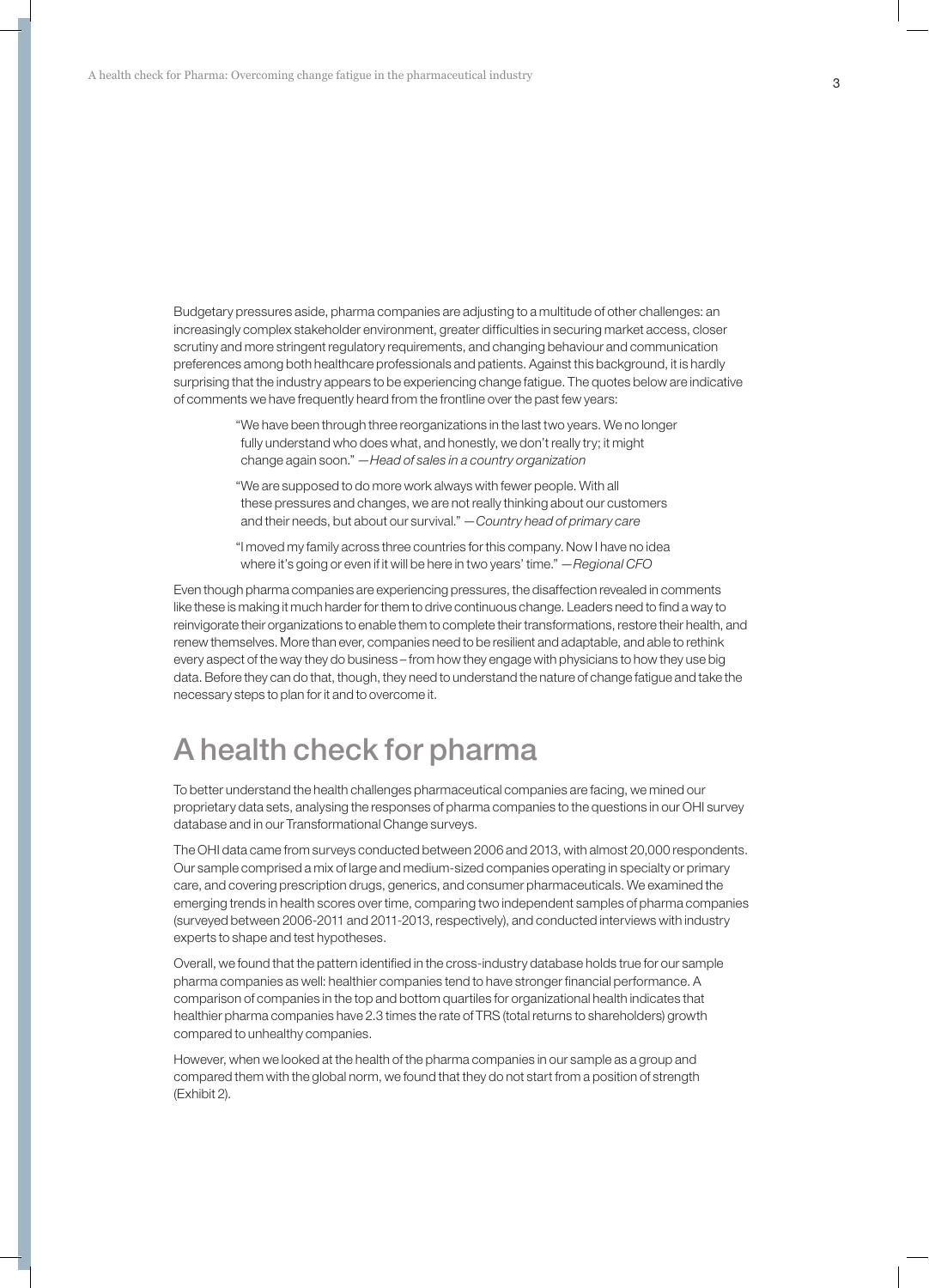



The 'average' pharma company in our sample does not score in the top quartile for any of the nine health outcomes in the OHI; indeed, it scores above average for only one outcome (Exhibit 3).



Exhibit 3: The average scores for our sample are below par for several outcomes

N.B.: Deltas not statistically significant due to sample size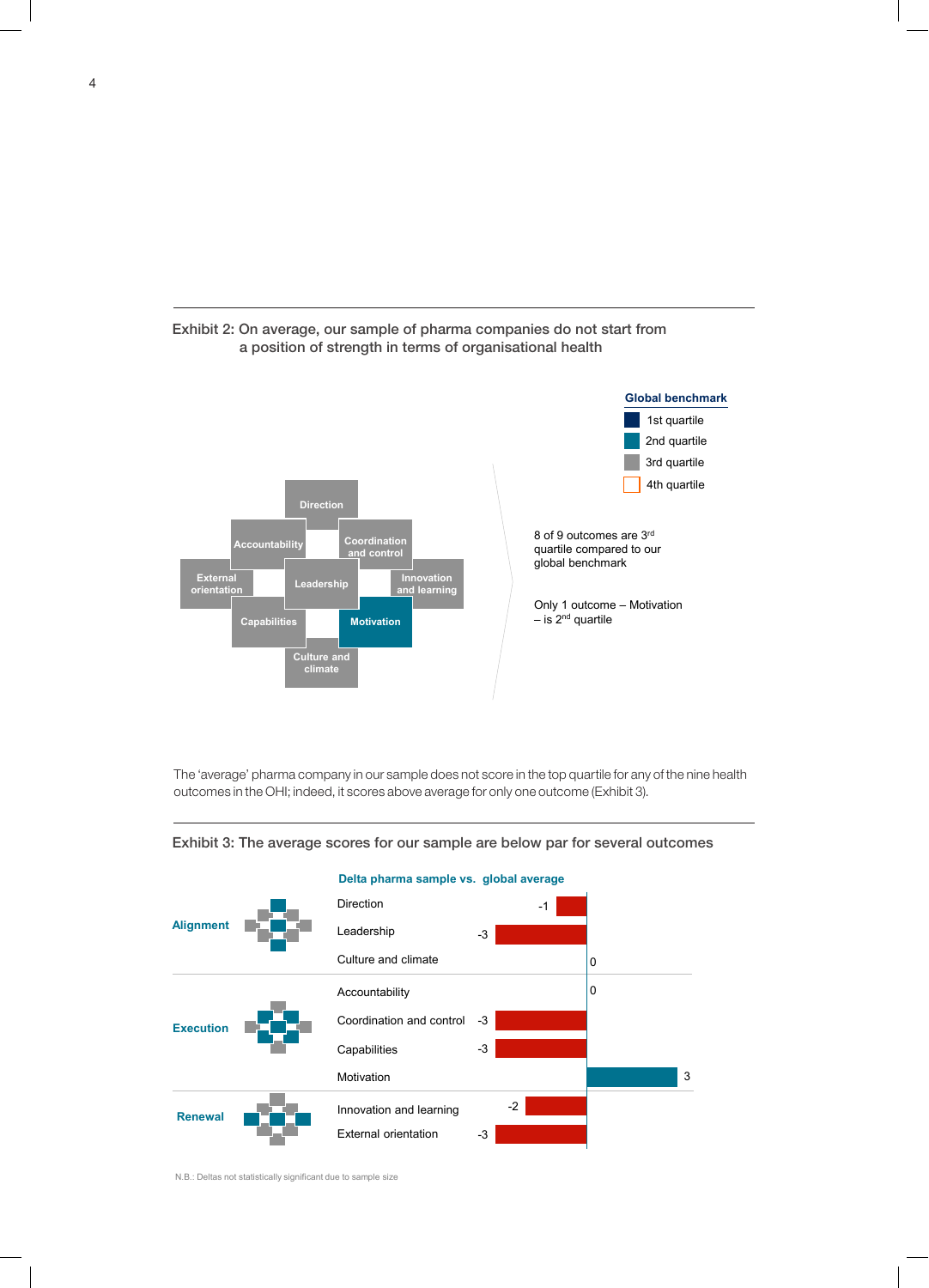Our analysis also reveals that there are significant differences in health between the pharma companies in our sample. Size is one factor in these differences: compared to small and medium-sized companies, big players underperform on all health outcomes except motivation. In particular, they report significantlylower scores - by more than 10 percentage points<sup>3</sup> - on practices such as customer focus, capturing external ideas and employee involvement. Even so, some pharma companies manage to break the pattern and attain top-quartile health in spite of size or environmental challenges.

## What is ailing pharma? The anatomy of change fatigue

Having established a general picture of health, we took a closer look at the scores of our two independent samples of companies surveyed from 2006–2011 and 2011–2013. Although there was little difference in the industry's overall 'average' health score from one period to the next, in some of the dimensions there was a marked shift (Exhibit 4).

### Exhibit 4: Leadership and direction scores have declined from the pre 2011 sample to the post 2011 sample



1 Statistical significance testing involved independent sample T-tests

3 Statistically significant difference at p<0.05.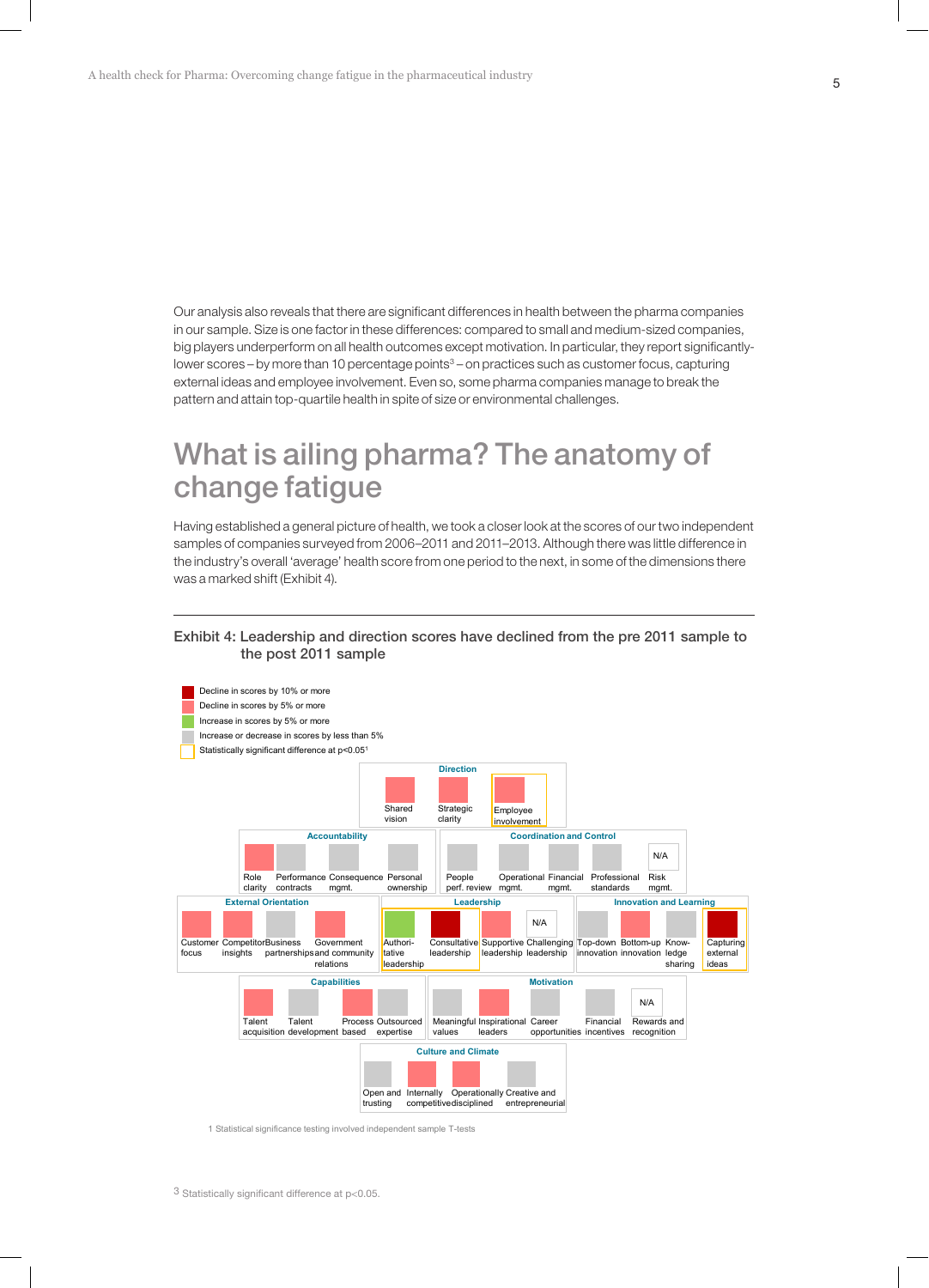By comparing the two periods, we identified five symptoms of change fatigue:

#### 1 A decline in sense of direction

The management practices that combine to create a sense of direction – namely shared vision, strategic clarity, and employee involvement – have fallen by between 5 and 10 percentage points each since 2011, from an already low base. In fact, additional research<sup>4</sup> shows that the pharma industry sample performs well below the cross-industry average for direction. Fewer than one in three pharma employees surveyed believe their CEO provides thought leadership and direction, and fewer than one in nine believe their top team does so. These numbers are substantially below those for the cross-industry average, with a delta of 7 and 10 percentage points respectively. It would appear that the pharma industry seeks leaders who are able to set and sustain a clear and compelling vision against a backdrop of frequent reorganizations and leadership changes. This may reflect the inevitable upheaval of an industry which enjoyed stable growth for more than 20 years and is now grappling with choices on multiple fronts (e.g., portfolio and pipeline challenges, external market changes, radical shifts in patterns of economic growth and technology, etc.).

#### 2 A radical shift in leadership styles

Leadership styles also appear to have undergone a dramatic change in the past few years. The trend shows a hike in authoritative leadership and a marked decline in consultative, supportive, and inspirational leadership<sup>5</sup>. The emphasis placed on authoritative leadership differs markedly across the companies in our sample: those in the bottom quartile rank it first among the 37 practices in the OHI, whereas those in the top quartile name it as one of the least-frequently-used practices.

As external volatility increases and the pace of activity steps up, there is pressure on leaders to secure near-term delivery. This could explain the perceived change in leadership style. The decline in consultative leadership in particular (used by leaders who involve and empower employees through communication, consultation and delegation) appears to have a direct repercussion on the sense of direction as noted above.

#### 3 A more inward focus

Although most pharma companies are trying to put customers and patients at the heart of what they do, often by making customer centricity an explicit goal for their transformations, employee perception of external orientation for our sample has declined since 2011. All elements of external orientation show a downward trend. Customer focus, competitor insights and government and community relations all fell by between 5 and 10 percentage points. Partnerships remained almost at similar levels, potentially linked to increased deal-making activities.

Innovation and learning elements are also suffering in the current climate, with a double-digit percentage point drop in the score for the ability to capture ideas and best practices from outside. Top-down innovation, bottom-up innovation and knowledge sharing also are also trending downward.

There are a few potential drivers for this. Firstly, the organisations could have been distracted by the on-going restructuring and continuous change. Further, the external environment and the customer needs could be changing quicker than the pace at which the companies themselves can adapt.

#### 4 A burdensome approach to managing key processes

As compliance, quality, and good manufacturing practices come under increased scrutiny, the emphasis on the processes used to manage these functions – without meaningful simplification elsewhere – appears to be creating new burdens for organizations.

<sup>4</sup> McKinsey Transformational Change Survey 2012.

<sup>5</sup> Trends in authoritative leadership (increase) and consultative leadership (decline) are statistically significant different at p<0.05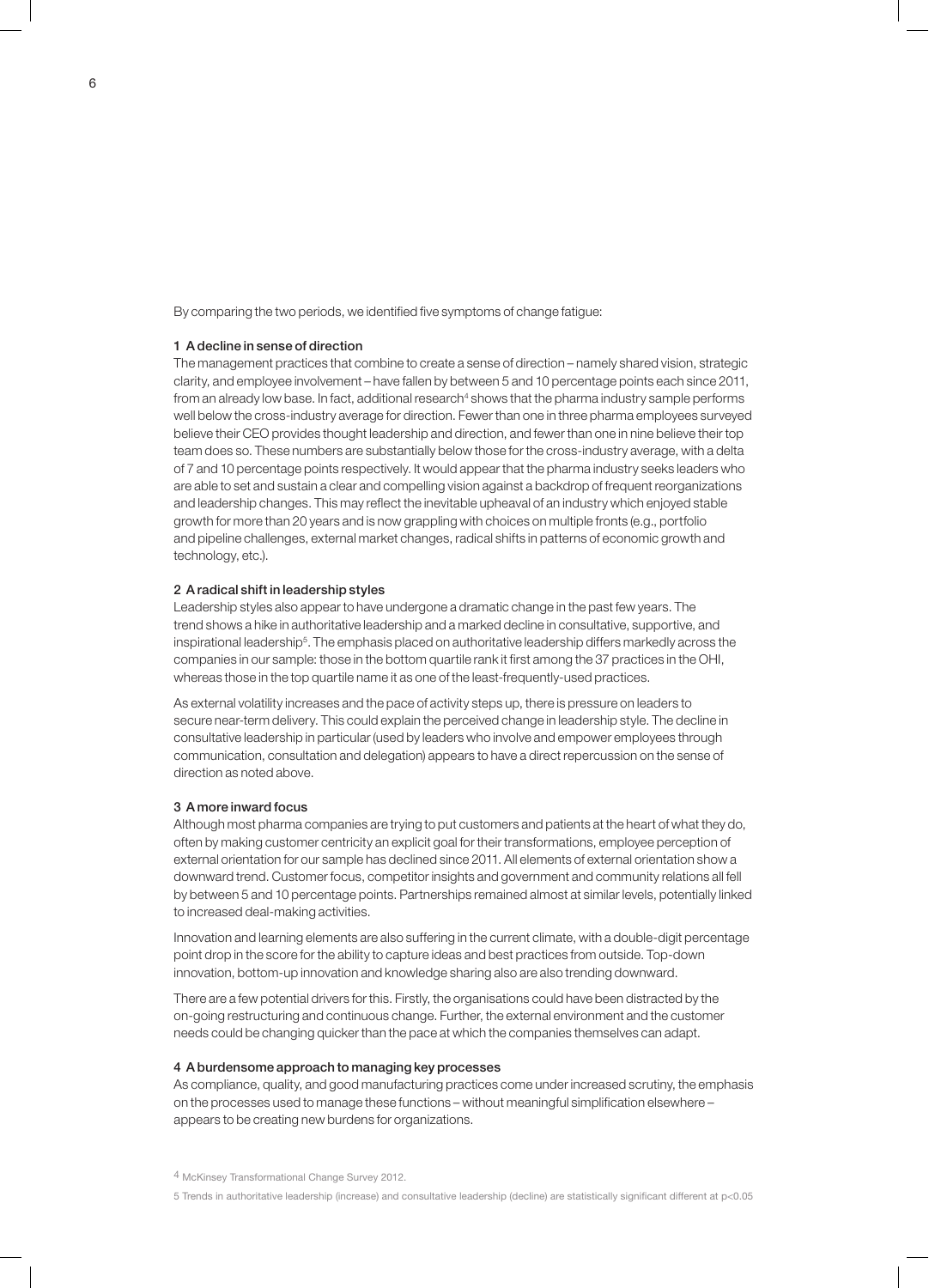This is apparent in the ranking of the Professional standards practice in OHI, which this is ranked much higher by unhealthy companies than by top-quartile healthy players (17th vs. 30th out of 37 practices). As one sales rep told us, "Ways of doing business have changed – we now need to get approvals from many departments for everything. I understand it's important, but it costs us a lot of time and energy, and could be managed better."

Conversely, companies in the top 'healthy' quartile of our sample overemphasize practices such as risk management, personal ownership and consequence management (all top-10 practices). There is a striking difference between top- and bottom-quartile pharma companies in the extent to which they focus on risk management, which is ranked much lower by bottom-quartile than top-quartile players (32nd compared with 3rd out of a total of 37 management practices).

#### 5 A lack of investment in managing change

Pharma companies are seen as failing to invest in the skills, resources, measurement, and top team focus they need to manage the process of change. Although this is a widespread perception across industries<sup>6</sup> – 73 per cent of all survey respondents feel their organization does not have enough people with change management skills – it is especially so in pharma, with a score of 83 per cent. Moreover, only 7 per cent of pharma respondents feel their senior executives use order, effective processes, and effective team interactions to move toward their overall goals, compared with 15 per cent across industries.

### Three actions to shake off change fatigue

Change fatigue is highly contextual and the particular points of vulnerability may vary significantly by company – hence there is no substitute for detailed planning and understanding specific risks for every individual company. That said, we do see three areas of opportunity as companies ready themselves for the multi-year journey:

#### 1 Ensure an appropriately-resourced and disciplined approach to transformation

Any company undertaking major organizational change should follow a rigorous approach to secure the optimum impact. Our beliefs on the key steps are summarised in the sidebar "Best practice in transformation".

In our experience, few pharma companies treat change management as a core business initiative or staff the transformation efforts with the best talent they have. One company undertook a systematic review of its internal projects and found that only 30% of them delivered on time and fully. Left to chance, this is not surprising since it mirrors success rates of change efforts across industries. Pharma companies ignore at their own peril the fact that systematic management of change is an organisational capability in itself, on a par with business development or launch readiness. It also requires specific mindsets, such as accepting the continuous nature of change and the need constantly to learn, adapt and manage ambiguity. Exceptions do exist, however: at one company, all high-potential staff are expected to rotate through an internal six sigma group so that they can develop the 'muscle' to drive change at scale, be it a frontline transformation or supply chain excellence.

Additionally, we observed two areas where companies often do not put sufficient focus when going through the transformation:

• Tell a consistent and congruent change story<sup>7</sup>. Our cross-industry research shows that a transformation with a clearly articulated and widely shared change story is 3.7 times more likely to be successful than one

6 McKinsey Transformational Change Survey 2012.

<sup>7</sup> The change story is a narrative that leaders share with their teams in order to involve them and to create clarity on the case for change, the vision and how this will be achieved, what they can expect from the leader and is expected of them. It is critical to any transformation.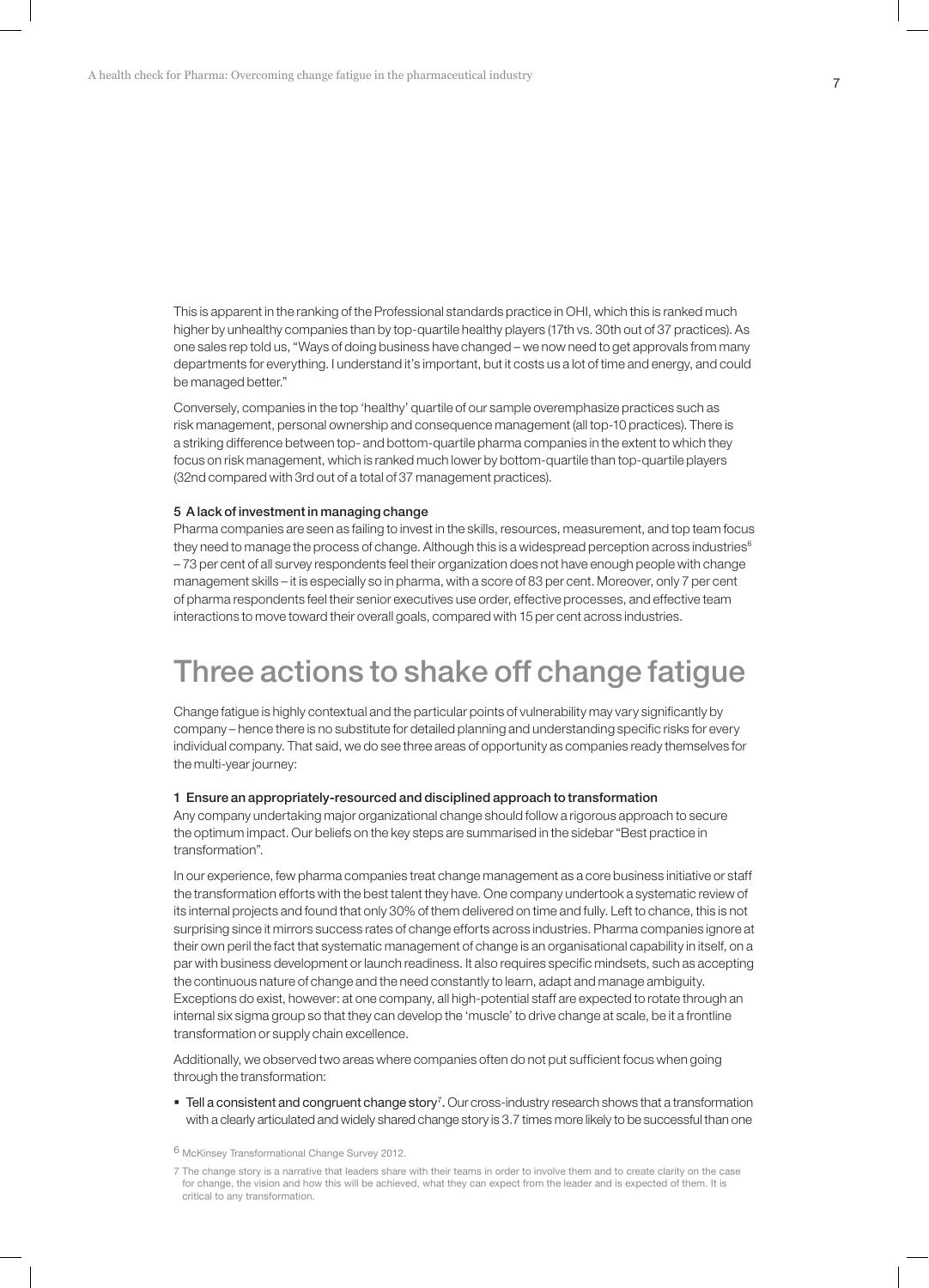## Best practices in transformation

From our experience with hundreds of transformations in pharma and other industries, we have identified what leading companies do to bring about sustainable change with the maximum long-term impact. They typically adopt a systematic approach consisting of five steps:

Aspiration. They articulate a clear vision of what their organization wants to become and translate it into tangible targets for measuring success.

**Diagnostic**. They assess their organization's current and target state, including its competitive position, the shape of key value pools, its resource allocation, and its readiness for change.

Specification. They describe the impact they expect the transformation to make and frame granular objectives for each part of the organization to help achieve it.

Design. They define the future go-to-market approach and operating model, starting from a

Value delivery. They develop a transformation plan for rolling out and sustaining the necessary changes and managing the process of change itself.

without. Clarity over what an organization is striving to achieve through change is even more important in an environment where the sense of direction and shared vision are declining. An effective change story is evergreen, maintaining a central theme or a few strategic priorities that run like a thread through an organization's communications for years, while leaders make adjustments to other parts of the story as business realities and priorities shift over time. During times of stress, employees will welcome the clarity of what is constant and what is evolving, as well as frequent repetition. The best change stories both provide a 'North Star' and foster a mindset of continuous change, the belief that companies can only be successful in the long term if they are able constantly to transform themselves. The most impactful repetitions are story cascades, where managers at all levels, following on from the CEO and top team, articulate the same messages in a way that is tailored to their own context.

 Build in regular proof points that are defined early and reinforced in the change story as the organization's transformation progresses. Regular proof-points are critical both in keeping up momentum among supporters and in winning over the sceptics. One pharma CEO identified three therapy areas as strategic priorities. The proof points he gave his organization ranged from targeted acquisitions in these therapy areas (and no other areas) to headcount resource investments, to 'air time' during business reviews. The latter was particularly impactful as his behavior sets the tone: not only did he completely ignore one of the top-selling drugs in another TA, but he even stopped a marketing manager who tried to give him an update.

#### 2 Strive for meaningful simplification

What we often see is reduction in headcount without thought to changing underlying ways of working and in particular with little clarity and communication of what the organization will *not* do going forward. When they do plan simplification, many global companies seem to have a bias to over-focus on structures and neglect processes<sup>8</sup>. This is especially risky in a world where the burden of necessary processes (e.g., compliance, quality, regulatory) is driving incremental workload for pharmaceutical companies. Managing necessary processes can put new strains on an organization if there is no simplification elsewhere.

<sup>8</sup> Our recent research on Global organisations illustrates a blind spot on processes, as only a quarter of respondents agree that 'Our priority global processes are highly efficient and effective' and 'This organization reduces the number of its standardized global processes as has expands globally'.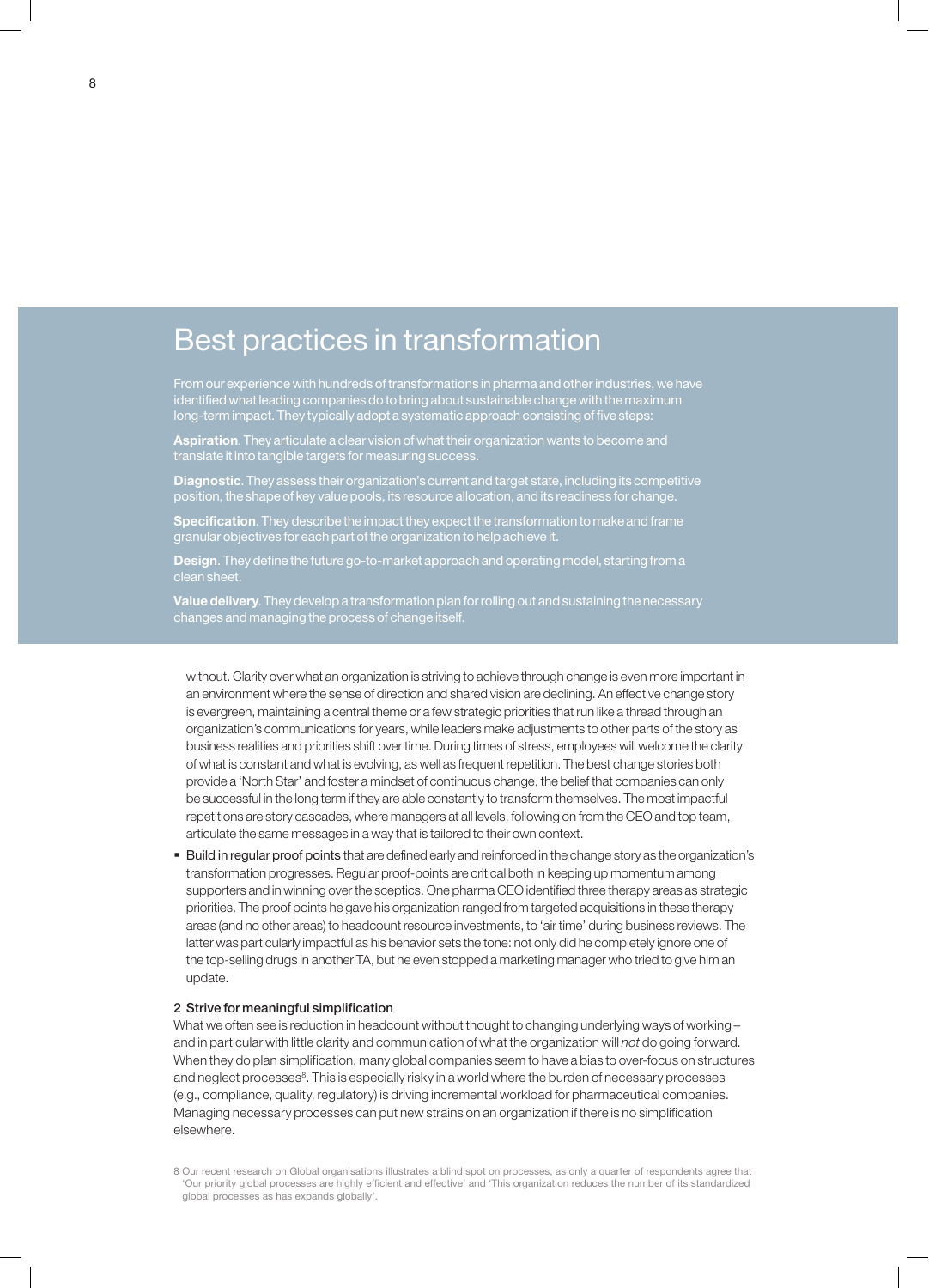These simplifications are not easy to implement since they often require reassessing some of the core processes that define a company (e.g., business planning, strategic planning, portfolio assessment, etc.). They also require a methodical capability to pilot, experiment and then scale up – not a traditional area of strength for pharmacos. However, the prize for doing this can be large. For example, one company appointed a cross-functional team to assess, simplify and automate its process of approving reps' activities and expenses. Their goal was to release unproductive time. By cutting duplicative steps and review loops they freed up the equivalent of more than 10 per cent of the sales force's time; this capacity was redeployed to customer-facing activities.

#### 3 Over-index on external focus

Most pharmacos name customer- or patient-centricity as one of the key objectives of their transformation, so in many ways the decline in external orientation is the most counter-intuitive finding of our analysis. Many would argue the pharma industry has yet to 'crack the code' of customer-centricity (to the level of key account management excellence from FMCG or digital insight and use of data from online banking). Constant upheavals make it even more difficult. However, beyond the obvious distraction risk of multiple rounds of organization changes, we see a series of second-order pitfalls against which to guard:

 Suboptimal communication: if the rationale for implementing frontline model changes – e.g., to deliver more tailored service to different customer segments – is poorly communicated, this can raise suspicion around the true motives. As one interviewee put it:

> "The original 'customer-back' rationale for why we were changing got lost in the rounds of targets and in the end we forgot we were supposed to be reinvesting to strengthen capabilities as well" *Business Unit Director*

**Slower speed of reaction:** in times of change the speed of response in many processes, even the critical customer facing ones, can significantly slow down. Maintaining focus takes real leadership and contingency planning:

> "I couldn't get pricing approved for a big tender as it was unclear who in the European organization could sign-off" *Country head of primary care*

We see companies using a range of 'forcing mechanisms' to compensate. The European organisation of a global company chose to implement 'voice-of-the-customer' linked incentives in the middle of their 'patent cliff', while also going through an operating model transformation. In spite of the uncertainty, this was perceived as a strong signal that their new provider-focused model was there to stay. Reps took only a few months before coining a new mantra: 'Listening to my customer pays the bills'. Another company changed the organisational structure: reducing the number of layers from 8 to 6 led to a large reduction in the time its marketers spent internally (from ~80 per cent to less than 50 per cent). Other formal mechanisms such as mandating a certain percentage of time spent with customers, driving participation in external networks or time spent with external advisors can also send strong signals that the organisation is serious about external focus.

\*\*\*

If you recognize any of the symptoms described above, your organization could be suffering from change fatigue. To overcome it, we recommend you start by gaining insight into your specific situation, learn lessons from the winners in organizational health, and pay particular attention to the three actions that successful companies adopt to keep their organizations and transformations on track. Otherwise, your transformation could burn out before it takes off.